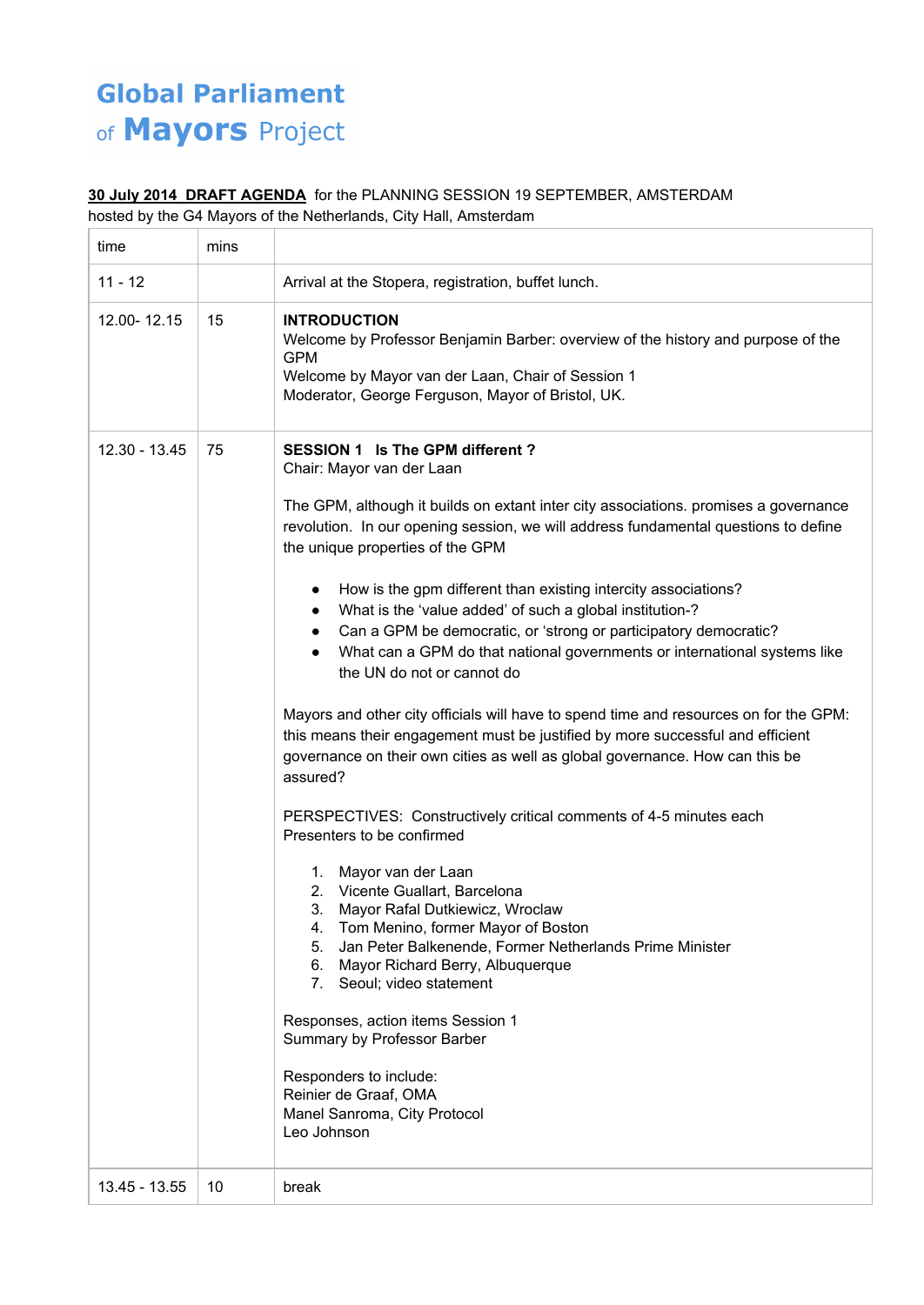| 14.00 - 15.15 | 75 | SESSION 2 Is the GPM representative ?<br>Chair: Rotterdam Mayor Aboutaleb (tbc)                                                                                                                                                                                                                                                                                                                                                                                                                                                |
|---------------|----|--------------------------------------------------------------------------------------------------------------------------------------------------------------------------------------------------------------------------------------------------------------------------------------------------------------------------------------------------------------------------------------------------------------------------------------------------------------------------------------------------------------------------------|
|               |    | The urban population is over half the worlds population and almost 80% in cities;<br>100,000 cities with a population of 5 to 30 million.<br>How do we select the cities to be represented?<br>$\bullet$<br>How do we ensure that cities are effectively represented?<br>$\bullet$                                                                                                                                                                                                                                             |
|               |    | How would a representative GPM deal with the wide gaps of inequality and<br>justice both within and around cities?<br>What will be the role intercity associations in the development and practice of<br>the GPM?<br>Is there a viable digital platform to allow more cities and mayors to participate<br>regularly greater efficiency and representation?<br>How do we ensure that the voice of the private sector is heard in the GPM?                                                                                       |
|               |    | PERSPECTIVES: Constructively critical prepared comments of 4-5 minutes each.<br>Presenters to be confirmed                                                                                                                                                                                                                                                                                                                                                                                                                     |
|               |    | 1. Mayor Aboutaleb<br>2. Harry van Dorenmalen, CEO IBM Europe<br>3. Dr Eckhart Wurzner, Mayor of Heidelberg; Energy Cities<br>4. William Swing, Director General, International Organisation for Migration<br>5. Harvey Goldsmith CBE<br>6. Mayor Ftacnik, Bratislava<br>7. Prime Minister Renzi, Italy- video tbc                                                                                                                                                                                                             |
|               |    | Responses, action items Session 2<br>Summary by Professor Barber                                                                                                                                                                                                                                                                                                                                                                                                                                                               |
|               |    | Responders to include:<br>Cristiana Fragola, C40 European Regional Director<br>Krzysztof Czyzewski, The Borderland Foundation<br>James Early, Smithsonian Museum                                                                                                                                                                                                                                                                                                                                                               |
| 15.15 - 15.30 | 15 | break                                                                                                                                                                                                                                                                                                                                                                                                                                                                                                                          |
| 15.30 - 16.45 | 75 | <b>SESSION 3 Is the GPM practical?</b><br>Chair: Mayor van Aartsen                                                                                                                                                                                                                                                                                                                                                                                                                                                             |
|               |    | The establishment and operation of the GPM requires political, financial and civic<br>resources.                                                                                                                                                                                                                                                                                                                                                                                                                               |
|               |    | How will mayors gain and sustain the constituency support and local<br>resources to participate fully in the GPM, in person and/or virtually?<br>How do we address any national or urban parochialism which might be an<br>$\bullet$<br>obstacle to cities participating?<br>How do we engage directly with the private sector?<br>How do we manage local, national and world public opinion to support the<br>GPM?<br>Who will guide and manage the followup workshops which will determine the<br>details of the secretariat |
|               |    | PERSPECTIVES: Constructively critical prepared comments of 4-5 minutes each.<br>Presenters to be confirmed                                                                                                                                                                                                                                                                                                                                                                                                                     |
|               |    | 1. Mayor van Aartsen<br>Mayor Leoluca Orlando<br>2.<br>3. Professor Ricky Burdett, LSE, Cities and the Urban Age                                                                                                                                                                                                                                                                                                                                                                                                               |